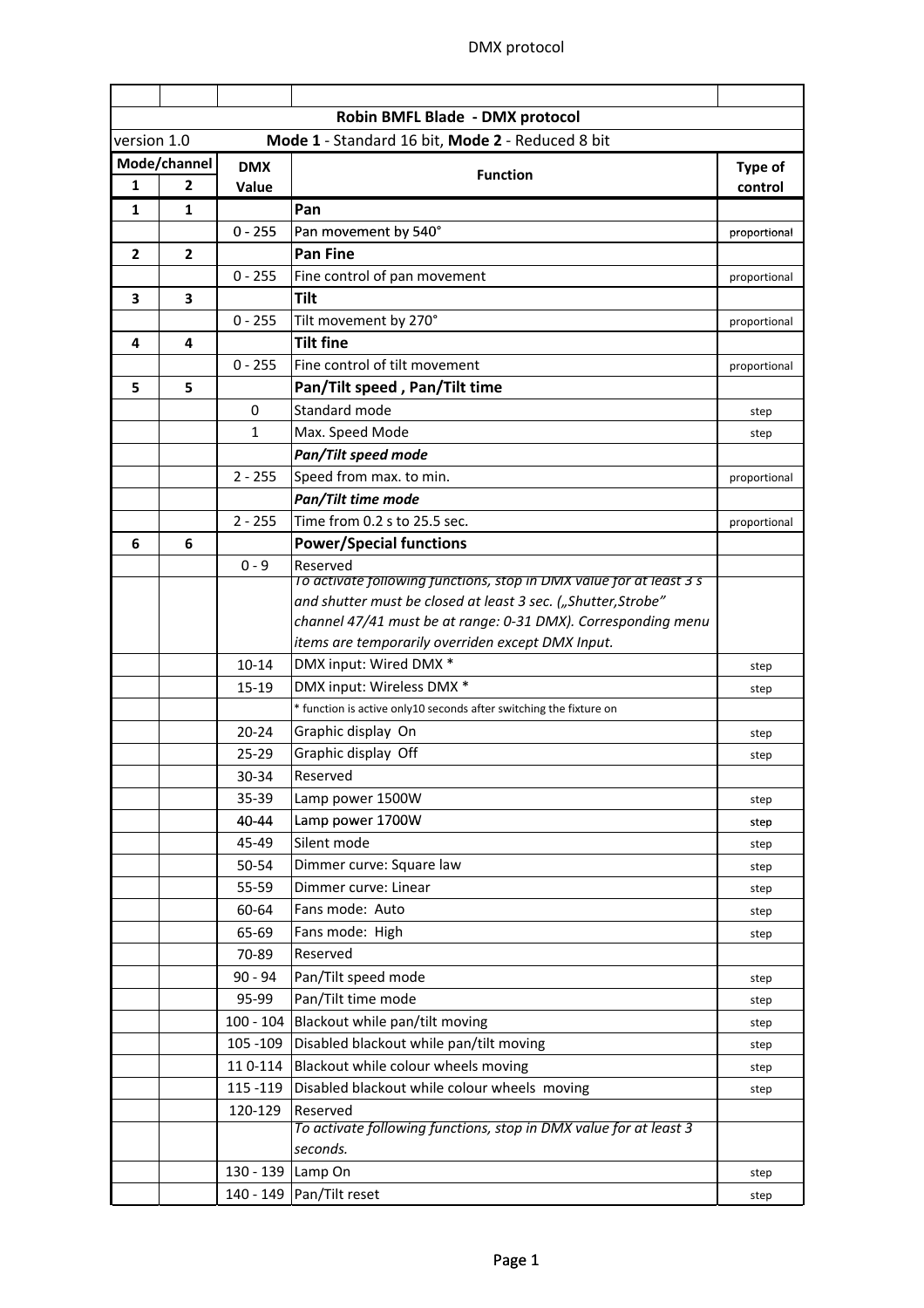|   |        |                    | 150 - 159 Colour system reset                            |              |  |  |  |
|---|--------|--------------------|----------------------------------------------------------|--------------|--|--|--|
|   |        |                    | 160 - 169 Gobo wheels reset                              | step         |  |  |  |
|   |        |                    | 170 - 179 Dimmer/Shutter reset                           | step         |  |  |  |
|   |        |                    | 180 - 189 Zoom/focus/frost/prism reset                   | step         |  |  |  |
|   |        |                    | 190 - 199   Iris/framing shutters/effect wheel reset     | step         |  |  |  |
|   |        |                    | 200 - 209 Total reset                                    | step         |  |  |  |
|   |        | 210 - 229 Reserved |                                                          |              |  |  |  |
|   |        | 230 - 239 Lamp Off |                                                          | step         |  |  |  |
|   |        | 240 - 255 Reserved |                                                          | step         |  |  |  |
| 7 | 7      |                    | <b>Colour wheel 1</b>                                    |              |  |  |  |
|   |        |                    | <b>Continual positioning</b>                             |              |  |  |  |
|   |        | 0                  | Open/white                                               | proportional |  |  |  |
|   |        | 18                 | Deep red                                                 | proportional |  |  |  |
|   |        | 37                 | Deep blue                                                | proportional |  |  |  |
|   |        | 55                 | Orange                                                   | proportional |  |  |  |
|   |        | 73                 | Green                                                    | proportional |  |  |  |
|   |        | 91                 | Magenta                                                  | proportional |  |  |  |
|   |        | 110                | Congo blue (UV)                                          | proportional |  |  |  |
|   |        | 128-129            | White                                                    | step         |  |  |  |
|   |        |                    | <b>Positioning</b>                                       |              |  |  |  |
|   |        | 130-139            | Deep red                                                 | step         |  |  |  |
|   |        | 140-149            | Deep blue                                                | step         |  |  |  |
|   |        | 150-159            | Orange                                                   | step         |  |  |  |
|   |        | 160-169            | Green                                                    | step         |  |  |  |
|   |        | 170-179            | Magenta                                                  | step         |  |  |  |
|   |        | 180-189            | Congo blue (UV)                                          | step         |  |  |  |
|   |        |                    | 190 - 215   Forwards rainbow effect from fast to slow    | proportional |  |  |  |
|   |        |                    | 216 - 217 No rotation                                    | step         |  |  |  |
|   |        |                    | 218 - 243 Backwards rainbow effect from slow to fast     | proportional |  |  |  |
|   |        |                    | 244 - 249 Random colour selection by audio control       | step         |  |  |  |
|   |        |                    | (Set microphone sensitivity in menu "Personality")       |              |  |  |  |
|   |        |                    | 250 - 255 Auto random colour selection from fast to slow | proportional |  |  |  |
| 8 | $\ast$ |                    | Colour wheel 1 - fine positioning                        |              |  |  |  |
|   |        | $0 - 255$          | Fine positioning                                         | proportional |  |  |  |
| 9 | 8      |                    | <b>Colour wheel 2</b>                                    |              |  |  |  |
|   |        |                    | <b>Continual positioning</b>                             |              |  |  |  |
|   |        | 0                  | Open/white                                               | proportional |  |  |  |
|   |        | 18                 | Pink                                                     | proportional |  |  |  |
|   |        | 37                 | Lavander                                                 | proportional |  |  |  |
|   |        | 55                 | Laser green                                              | proportional |  |  |  |
|   |        | 73                 | <b>CTB</b>                                               | proportional |  |  |  |
|   |        | 91                 | minus 1/1 green                                          | proportional |  |  |  |
|   |        | 110                | minus 1/2 green                                          | proportional |  |  |  |
|   |        | 128-129            | White                                                    | step         |  |  |  |
|   |        |                    | <b>Positioning</b>                                       |              |  |  |  |
|   |        | 130-139            | Pink                                                     | step         |  |  |  |
|   |        | 140-149            | Lavander                                                 | step         |  |  |  |
|   |        | 150-159            | Laser green                                              | step         |  |  |  |
|   |        |                    |                                                          |              |  |  |  |
|   |        |                    |                                                          |              |  |  |  |
|   |        | 160-169            | <b>CTB</b>                                               | step         |  |  |  |
|   |        | 170-179<br>180-189 | minus 1/1 green<br>minus 1/2 green                       | step<br>step |  |  |  |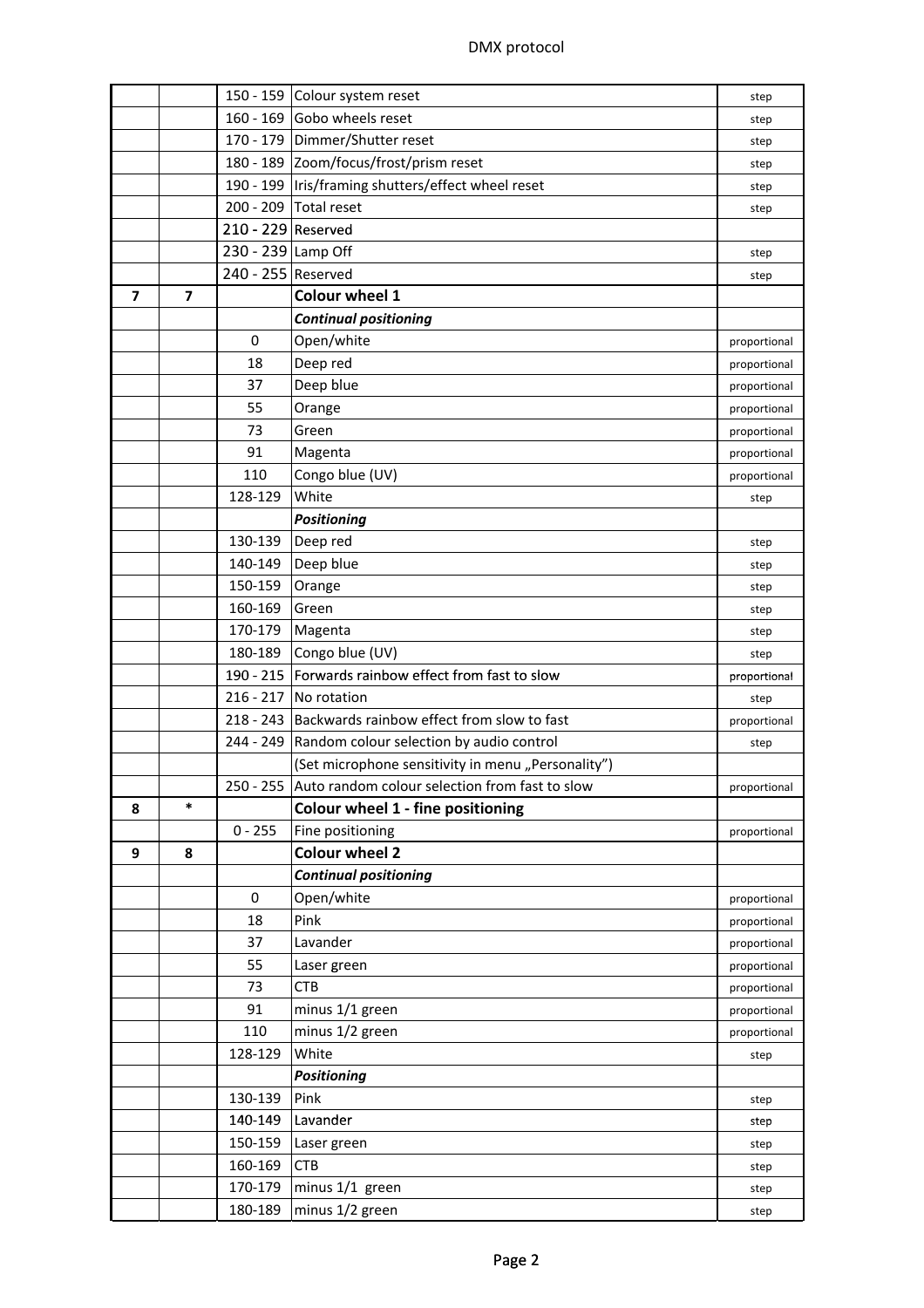|    |        |           | 190 - 215   Forwards rainbow effect from fast to slow            | proportional |
|----|--------|-----------|------------------------------------------------------------------|--------------|
|    |        |           | 216 - 217 No rotation                                            | step         |
|    |        |           | 218 - 243 Backwards rainbow effect from slow to fast             | proportional |
|    |        |           | 244 - 249 Random colour selection by audio control               | step         |
|    |        |           | (Set microphone sensitivity in menu "Personality")               |              |
|    |        |           | 250 - 255 Auto random colour selection from fast to slow         | proportional |
| 10 | $\ast$ |           | <b>Colour wheel 2 - fine positioning</b>                         |              |
|    |        | $0 - 255$ | Fine positioning                                                 | proportional |
| 11 | 9      |           | Cyan                                                             |              |
|    |        | $0 - 255$ | Cyan (0-white, 255-full cyan)                                    | proportional |
| 12 | 10     |           | <b>Magenta</b>                                                   |              |
|    |        | $0 - 255$ | Magenta (0-white, 255-full magenta)                              | proportional |
| 13 | 11     |           | Yellow                                                           |              |
|    |        | $0 - 255$ | Yellow (0-white, 255-full yellow)                                | proportional |
| 14 | 12     |           | <b>CTO filter</b>                                                |              |
|    |        | $0 - 255$ | (0-6000K, 255-2700K)                                             | proportional |
| 15 | 13     |           | CMY +CTO + CW1+CW2 macros                                        |              |
|    |        |           | See table "Colour macros" to find components of each colour      |              |
|    |        |           | The following channels are disabled: 7-14 (Mode 1), 7-12 (Mode2) |              |
|    |        | $0 - 7$   | No function                                                      | step         |
|    |        | $8 - 9$   | Colour Macro 1                                                   | step         |
|    |        | 10-11     | Colour Macro 2                                                   | step         |
|    |        | $12 - 13$ | Colour Macro 3                                                   | step         |
|    |        | 14-15     | Colour Macro 4                                                   | step         |
|    |        | $16-17$   | Colour Macro 5                                                   | step         |
|    |        | 18-19     | Colour Macro 6                                                   | step         |
|    |        | $20 - 21$ | Colour Macro 7                                                   | step         |
|    |        | $22 - 23$ | Colour Macro 8                                                   | step         |
|    |        | $24 - 25$ | Colour Macro 9                                                   | step         |
|    |        | $26 - 27$ | Colour Macro 10                                                  | step         |
|    |        | 28-29     | Colour Macro 11                                                  | step         |
|    |        | 30-31     | Colour Macro 12                                                  | step         |
|    |        | 32-33     | Colour Macro 13                                                  | step         |
|    |        | 34-35     | Colour Macro 14                                                  | step         |
|    |        | 36-37     | Colour Macro 15                                                  | step         |
|    |        | 38-39     | Colour Macro 16                                                  | step         |
|    |        | 40-41     | Colour Macro 17                                                  | step         |
|    |        | $42 - 43$ | Colour Macro 18                                                  | step         |
|    |        | 44-45     | Colour Macro 19                                                  | step         |
|    |        | 46-47     | Colour Macro 20                                                  | step         |
|    |        | 48-49     | Colour Macro 21                                                  | step         |
|    |        | 50-51     | Colour Macro 22                                                  | step         |
|    |        | $52 - 53$ | Colour Macro 23                                                  | step         |
|    |        | 54-55     | Colour Macro 24                                                  | step         |
|    |        | 56-57     | Colour Macro 25                                                  | step         |
|    |        | 58-59     | Colour Macro 26                                                  | step         |
|    |        | 60-61     | Colour Macro 27                                                  | step         |
|    |        | 62-63     | Colour Macro 28                                                  | step         |
|    |        | 64-65     | Colour Macro 29                                                  | step         |
|    |        | 66-67     | Colour Macro 30                                                  | step         |
|    |        |           | <b>LEE</b> colour swatches                                       |              |
|    |        |           |                                                                  |              |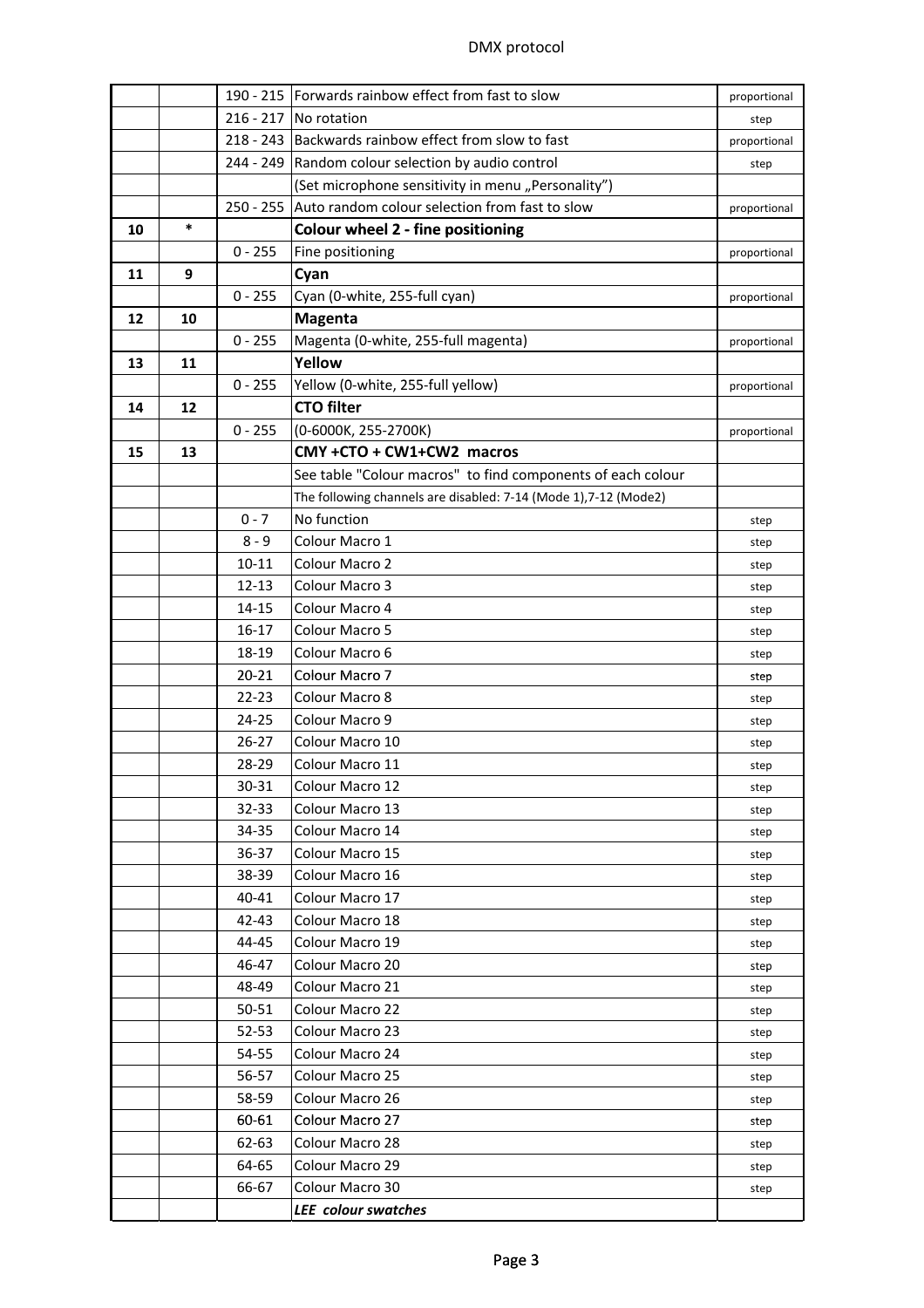|  | 68-69              | LEE 4 (Medium Bastard Amber)                       | step         |
|--|--------------------|----------------------------------------------------|--------------|
|  | 70-71              | LEE 10 (Medium Yellow)                             | step         |
|  | 72-73              | LEE 19 (Fire)                                      | step         |
|  | 74-75              | LEE 26 (Bright Red)                                | step         |
|  | 76-77              | LEE 58 (Lavender)                                  | step         |
|  | 78-79              | LEE 68 (Sky Blue)                                  | step         |
|  | 80-81              | LEE 71 (Tokyo Blue)                                | step         |
|  | 82-83              | LEE 79 (Just Blue)                                 | step         |
|  | 84-85              | LEE 88 (Lime Green)                                | step         |
|  | 86-87              | LEE 90 (Dark Yellow Green)                         | step         |
|  | 88-89              | LEE 100 (Spring Yellow)                            | step         |
|  | 90-91              | LEE 101 (Yellow)                                   | step         |
|  | 92-93              | LEE 102 (Light Amber)                              | step         |
|  | 94-95              | LEE 103 (Straw)                                    | step         |
|  | 96-97              | Lee 104 (Deep Amber)                               | step         |
|  | 98-99              | LEE 105 (Orange)                                   | step         |
|  | 100-101            | LEE 106 (Primary Red)                              | step         |
|  | 102-103            | LEE 111 (Dark Pink)                                | step         |
|  | 104-105            | LEE 115 (Peacock Blue)                             | step         |
|  | 106-107            | LEE 116 (Medium Blue-Green)                        | step         |
|  | 108-109            | LEE 117 (Steel Blue)                               | step         |
|  |                    | 110-111   LEE 118 (Light Blue)                     | step         |
|  |                    | 112-113   LEE 119 (Dark Blue)                      | step         |
|  |                    | 114-115   LEE 120 (Deep Blue)                      | step         |
|  | 116-117            | LEE 121 (LEE Green)                                | step         |
|  | 118-119            | LEE 128 (Bright Pink)                              | step         |
|  | 120-121            | LEE 131 (Marine Blue)                              | step         |
|  | 122-123            | LEE 132 (Medium Blue)                              | step         |
|  |                    | 124-125   LEE 134 (Golden Amber)                   |              |
|  |                    | 126-127   LEE 135 (Deep Golden Amber)              | step<br>step |
|  |                    | 128-129   LEE 136 (Pale Lavender)                  | step         |
|  | 130-131            | LEE 137 (Special Lavender)                         | step         |
|  | 132-133            | LEE 138 (Pale Green)                               |              |
|  | 134-135            | LEE 139 (Primary Green)                            | step         |
|  | 136-137            | LEE 141 (Bright Blue)                              | step         |
|  | 138-139            | LEE 147 (Apricot)                                  | step         |
|  | 140-141            | LEE 148 (Bright Rose)                              | step         |
|  | 142-143            | LEE 152 (Pale Gold)                                | step         |
|  | 144-145            | LEE 154 (Pale Rose)                                | step         |
|  | 146-147            | LEE 157 (Pink)                                     | step         |
|  | 148-149            | LEE 158 (Deep Orange)                              | step         |
|  |                    | LEE 162 (Bastard Amber)                            | step         |
|  | 150-151<br>152-153 | LEE 164 (Flame Red)                                | step         |
|  | 154-155            | LEE 165 (Daylight Blue)                            | step         |
|  |                    | LEE 169 (Lilac Tint)                               | step         |
|  | 156-157            |                                                    | step         |
|  | 158-159            | LEE 170 (Deep Lavender)                            | step         |
|  | 160-161<br>162-163 | LEE 172 (Lagoon Blue)                              | step         |
|  |                    | LEE 179 (Chrome Orange)<br>LEE 180 (Dark Lavender) | step         |
|  | 164-165            |                                                    | step         |
|  | 166-167<br>168-169 | LEE 181 (Congo Blue)                               | step         |
|  |                    | LEE 197 (Alice Blue)                               | step         |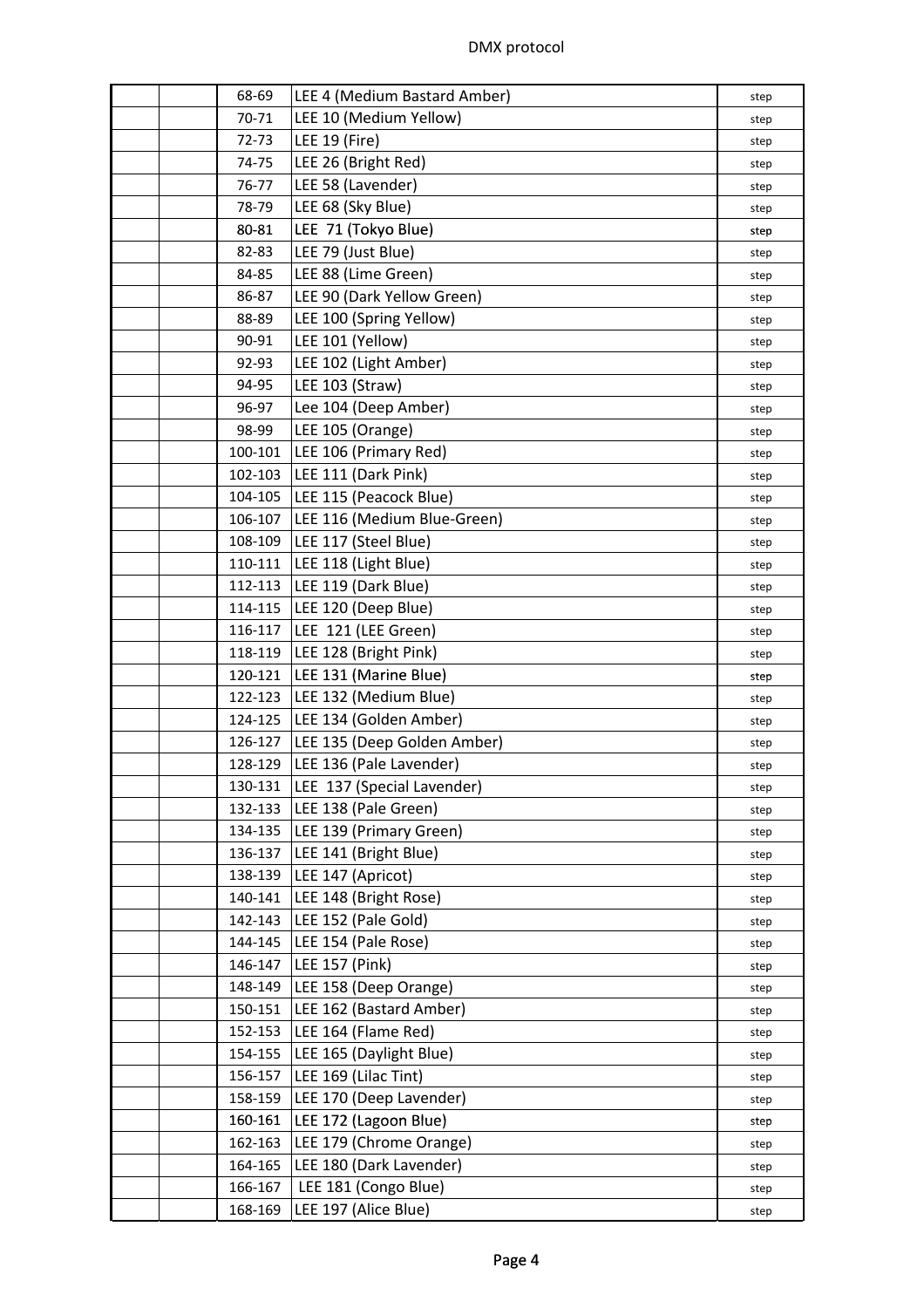|    |    |             | 170-171   LEE 201 (Full C.T. Blue)                                                                            | step         |
|----|----|-------------|---------------------------------------------------------------------------------------------------------------|--------------|
|    |    |             | 172-173   LEE 202 (Half C.T. Blue)                                                                            | step         |
|    |    |             | 174-175   LEE 203 (Quarter C.T. Blue)                                                                         | step         |
|    |    |             | 176-177   LEE 204 (Full C.T. Orange)                                                                          | step         |
|    |    |             | 178-179   LEE 205 (Half C.T. Orange)                                                                          | step         |
|    |    |             | 180-181   LEE 206 (Quarter C.T. Orange)                                                                       | step         |
|    |    |             | 182-183   LEE 247 (LEE Minus Green)                                                                           | step         |
|    |    |             | 184-185   LEE 248 (Half Minus Green)                                                                          | step         |
|    |    | 186-187     | LEE 281 (Three Quarter C.T. Blue)                                                                             | step         |
|    |    | 188-189     | LEE 285 (Three Quarter C.T. Orange)                                                                           | step         |
|    |    | 190-191     | LEE 352 (Glacier Blue)                                                                                        | step         |
|    |    |             | 192-193   LEE 353 (Lighter Blue)                                                                              | step         |
|    |    |             | 194-195   LEE 715 (Cabana Blue)                                                                               | step         |
|    |    |             | 196-197   LEE 778 (Millennium Gold)                                                                           | step         |
|    |    | 198-199     | LEE 793 (Vanity Fair)                                                                                         | step         |
|    |    | 200-243     | Reserved                                                                                                      |              |
|    |    |             | 244 - 249 Random macro selection by audio control                                                             | step         |
|    |    |             | (Set microphone sensitivity in menu "PErsonality")                                                            |              |
|    |    |             | 250 - 255 Auto random macro selection from fast to slow                                                       | proportional |
| 16 | 14 |             | <b>Effect Speed</b>                                                                                           |              |
|    |    |             | Speed of CMY&CTO movement and Rot./Static Gobo selection                                                      |              |
|    |    | $0 - 255$   | Speed of CMY+CTO movement from max. to min.                                                                   |              |
|    |    | $0 - 255$   | Speed of Rot. gobo & Static gobo selection from max. to min.                                                  | proportional |
| 17 | 15 |             | <b>CMY+CTO+Colour wheel time</b>                                                                              | proportional |
|    |    | $\mathbf 0$ | Function is off                                                                                               |              |
|    |    |             |                                                                                                               | step         |
|    |    |             |                                                                                                               |              |
|    |    | $1 - 255$   | Time of CMY, CTO and Colour wheel movement (0.1sec-->25.5sec.)                                                | proportional |
| 18 | 16 |             | Framing shutters+Zoom+Focus+Frost+Iris+Prism time                                                             |              |
|    |    | $\mathbf 0$ | Function is off                                                                                               | step         |
|    |    | $1 - 255$   | Time of framing shutters, zoom, focus, iris and frost                                                         |              |
|    |    |             | movement (0.1 sec-->25.5 sec.)                                                                                | proportional |
|    |    | $1 - 50$    | Time of prism movement (0.1 sec-->5 sec.)                                                                     | proportional |
| 19 | 17 |             | <b>Effect wheel positioning</b>                                                                               |              |
|    |    | $0 - 19$    | No function                                                                                                   | step         |
|    |    | 20-127      | Proportional indexing (73-center)                                                                             | proportional |
|    |    | 128-170     | Ramping from open to full position (max--->min. speed)                                                        | proportional |
|    |    | 171-213     | Ramping from open to half position (max. --->min. speed)                                                      | proportional |
|    |    | 214-255     | Ramp. from half position to full position (max. --->min. speed)                                               | proportional |
| 20 | 18 |             | <b>Effect wheel rotation</b>                                                                                  |              |
|    |    | $\mathbf 0$ | No rotation                                                                                                   | step         |
|    |    | $1 - 127$   | Forwards rotation from fast to slow                                                                           | proportional |
|    |    | 128         | No rotation - default                                                                                         | step         |
|    |    | 129 - 255   | Backwards rotation from slow to fast                                                                          | proportional |
| 21 | 19 |             | <b>Effect wheel animations</b>                                                                                |              |
|    |    | $0 - 7$     | No animation                                                                                                  |              |
|    |    |             | Note: Set suitable DMX value at Focus channel to get desired                                                  |              |
|    |    |             | animation. All animations were created at distance 5 m from                                                   |              |
|    |    |             | screen with zoom=128DMX, Focus=200DMX<br><b>Coloured animations.</b> The channels are blocked: Colour wheel 1 |              |
|    |    |             | and 2, CMY+CMY nacros, Effect wheel positioning, Effect wheel                                                 |              |
|    |    |             | rotation, stat. Gobo, Rotat. gobo, gobo rotation, Prism, Prism                                                |              |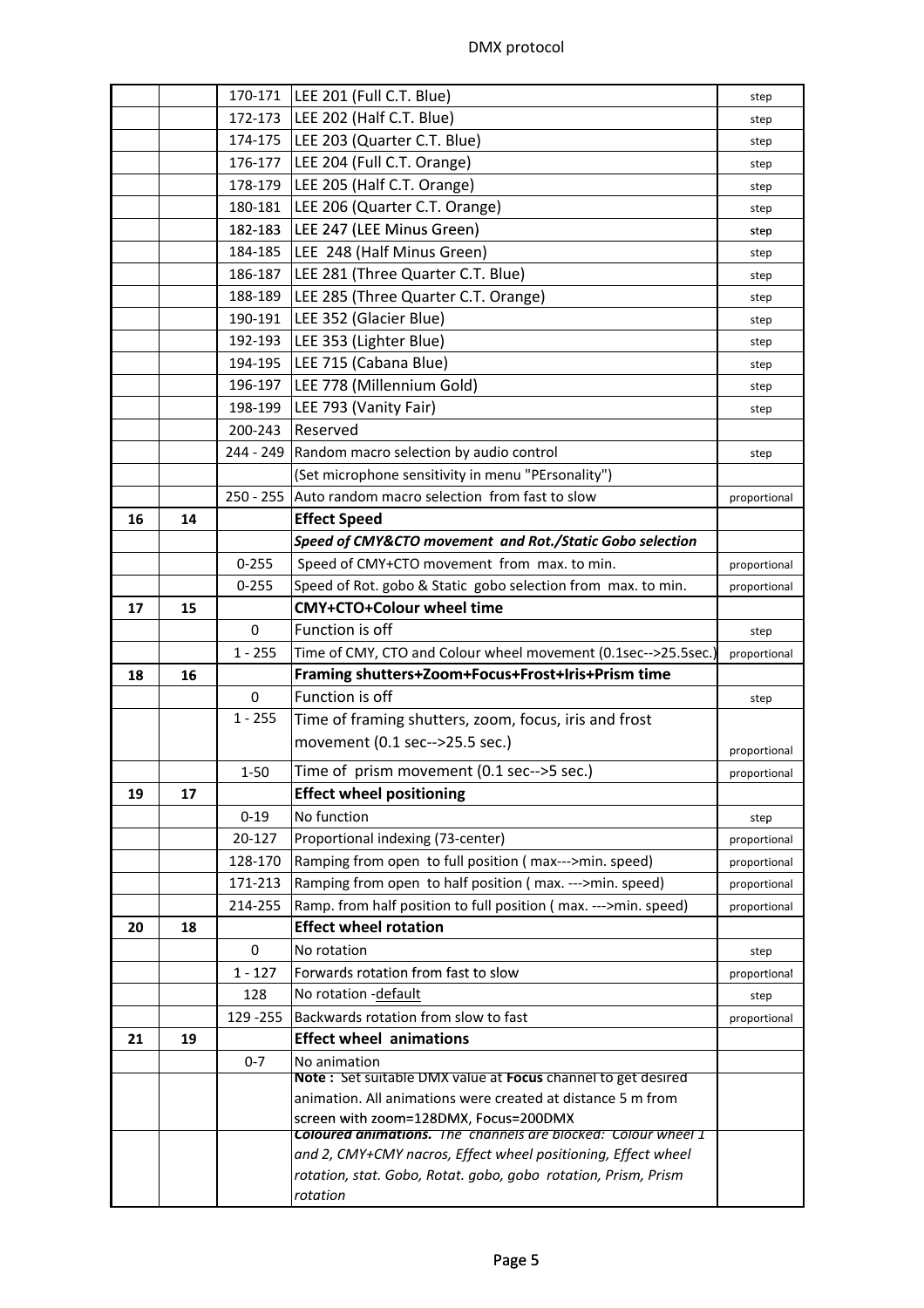|    |    | $8-9$       | <b>Animation Macro 1</b>                                             | step         |
|----|----|-------------|----------------------------------------------------------------------|--------------|
|    |    | $10 - 11$   | <b>Animation Macro 2</b>                                             | step         |
|    |    | $12 - 13$   | <b>Animation Macro 3</b>                                             | step         |
|    |    | 14-15       | <b>Animation Macro 4</b>                                             | step         |
|    |    | $16-17$     | <b>Animation Macro 5</b>                                             | step         |
|    |    | 18-19       | <b>Animation Macro 6</b>                                             | step         |
|    |    | $20 - 21$   | <b>Animation Macro 7</b>                                             | step         |
|    |    | $22 - 23$   | <b>Animation Macro 8</b>                                             | step         |
|    |    | $24 - 25$   | <b>Animation Macro 9</b>                                             | step         |
|    |    | $26 - 27$   | <b>Animation Macro 10</b>                                            | step         |
|    |    |             | <b>Black and white animations</b> . The channels are blocked: Effect |              |
|    |    |             | wheel positioning, Effect wheel rotation, stat. Gobo, Rotat. gobo,   |              |
|    |    |             | gobo rotation, Prism, Prism rotation                                 |              |
|    |    | 28-29       | <b>Animation Macro 1</b>                                             | step         |
|    |    | 30-31       | <b>Animation Macro 2</b>                                             | step         |
|    |    | $32 - 33$   | <b>Animation Macro 3</b>                                             | step         |
|    |    | 34-35       | <b>Animation Macro 4</b>                                             | step         |
|    |    | $36 - 37$   | <b>Animation Macro 5</b>                                             | step         |
|    |    | 38-39       | <b>Animation Macro 6</b>                                             | step         |
|    |    | 40-41       | <b>Animation Macro 7</b>                                             | step         |
|    |    | 42-43       | <b>Animation Macro 8</b>                                             | step         |
|    |    | 44-45       | <b>Animation Macro 9</b>                                             | step         |
|    |    | 46-47       | <b>Animation Macro 10</b>                                            | step         |
|    |    | 48-255      | Reserved                                                             |              |
| 22 | 20 |             | <b>Static gobo wheel</b>                                             |              |
|    |    | $0 - 7$     | Open/hole                                                            | step         |
|    |    |             | <b>Positioning</b>                                                   |              |
|    |    | $8 - 19$    | Gobo 1                                                               | step         |
|    |    | 20-31       | Gobo <sub>2</sub>                                                    | step         |
|    |    | $32 - 43$   | Gobo 3                                                               | step         |
|    |    | 44-55       | Gobo 4                                                               | step         |
|    |    | 56-67       | Gobo 5                                                               | step         |
|    |    | 68-79       | Gobo 6                                                               | step         |
|    |    | 80-91       | Gobo 7                                                               | step         |
|    |    | 92-103      | Gobo 8                                                               | step         |
|    |    |             | Shaking gobos from slow to fast                                      |              |
|    |    | 104-115     | Gobo 1                                                               | proportional |
|    |    | 116-127     | Gobo <sub>2</sub>                                                    | proportional |
|    |    | 128-139     | Gobo 3                                                               | proportional |
|    |    | 140-151     | Gobo 4                                                               | proportional |
|    |    | 152-163     | Gobo 5                                                               | proportional |
|    |    | 164-175     | Gobo 6                                                               | proportional |
|    |    | 176-187     | Gobo 7                                                               | proportional |
|    |    | 188-199     | Gobo 8                                                               | proportional |
|    |    | $200 - 201$ | Open/hole                                                            | step         |
|    |    |             | 202 - 222 Forwards gobo wheel rotation from fast to slow             | proportional |
|    |    | 223 - 243   | Backwards gobo wheel rotation from slow to fast                      | proportional |
|    |    | 244 - 249   | Random gobo selection by audio control                               | step         |
|    |    |             | (Set microphone sensitivity in menu "Personality")                   |              |
|    |    |             |                                                                      |              |
|    |    |             |                                                                      | proportional |
| 23 | 21 | $250 - 255$ | Auto random gobo selection from fast to slow<br>Rotating gobo wheel  |              |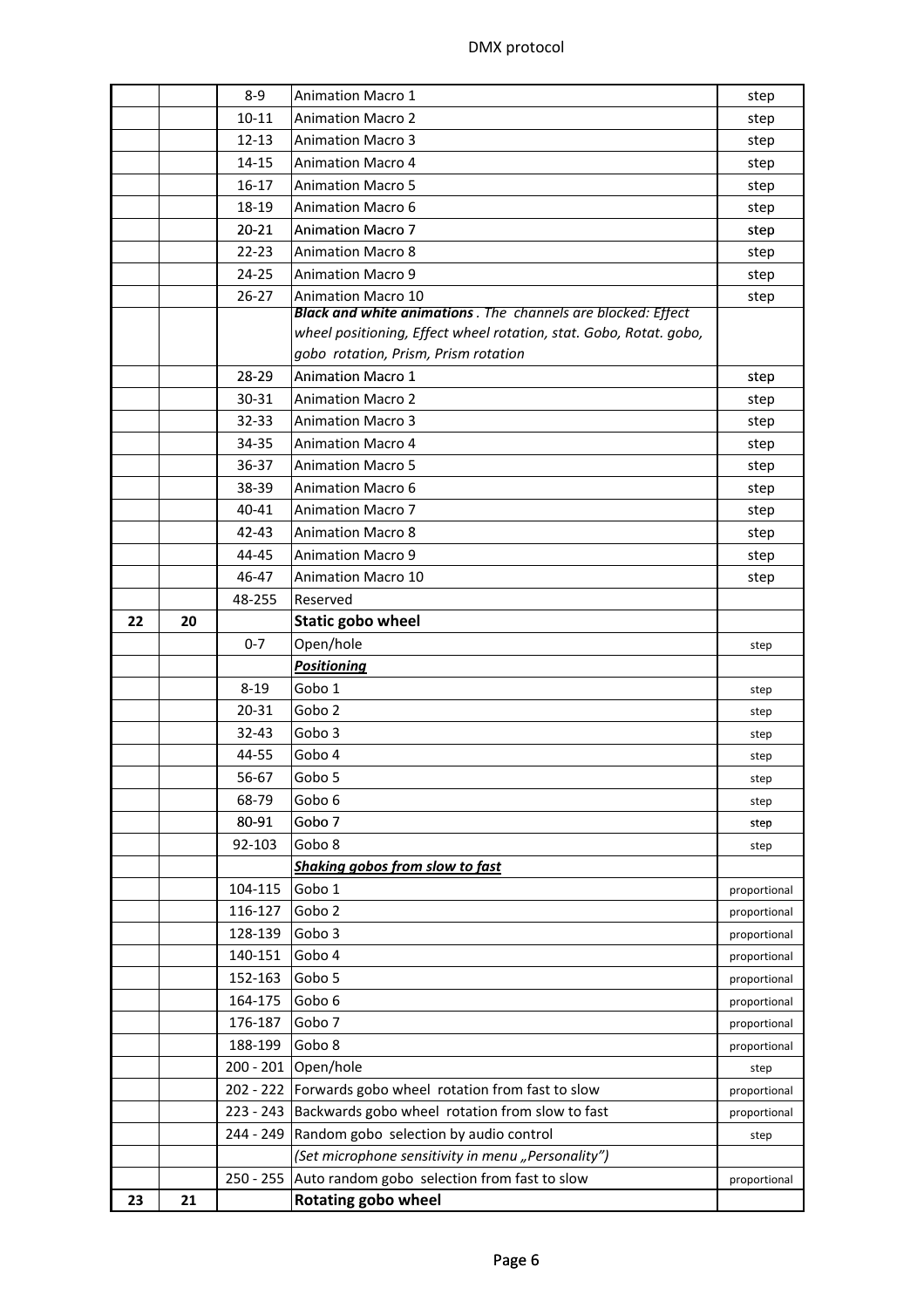## DMX protocol

|    |    |             | In the range of 0-59 DMX the gobo selection speed is controlled |              |
|----|----|-------------|-----------------------------------------------------------------|--------------|
|    |    |             | by the Effect Speed channel.                                    |              |
|    |    |             | Index - set indexing on channel 24/22                           |              |
|    |    | $0 - 4$     | Open/hole                                                       | step         |
|    |    | $5 - 8$     | Gobo 1                                                          | step         |
|    |    | $9 - 13$    | Gobo <sub>2</sub>                                               | step         |
|    |    | 14-17       | Gobo 3                                                          | step         |
|    |    | 18-22       | Gobo 4                                                          | step         |
|    |    | $23 - 26$   | Gobo 5                                                          | step         |
|    |    | 27-31       | Gobo 6                                                          | step         |
|    |    |             | Rotation - set rotation on channel 27/24                        |              |
|    |    | 32-35       | Gobo 1                                                          | step         |
|    |    | 36-40       | Gobo <sub>2</sub>                                               | step         |
|    |    | 41-44       | Gobo 3                                                          | step         |
|    |    | 45-49       | Gobo 4                                                          | step         |
|    |    | 50-54       | Gobo 5                                                          | step         |
|    |    | 55-59       | Gobo 6                                                          | step         |
|    |    |             | Shaking gobos from slow to fast                                 |              |
|    |    |             | Index - set indexing on channel 24/22                           |              |
|    |    | 60-71       | Gobo 1                                                          | proportional |
|    |    | 72-83       | Gobo <sub>2</sub>                                               | proportional |
|    |    | 84-95       | Gobo 3                                                          | proportional |
|    |    | 96-106      | Gobo 4                                                          | proportional |
|    |    | 107-118     | Gobo 5                                                          | proportional |
|    |    | 119-129     | Gobo 6                                                          | proportional |
|    |    |             | Shaking gobos from slow to fast                                 |              |
|    |    |             | Rotation - set rotation on channel 24/22                        |              |
|    |    | 130-141     | Gobo 1                                                          | proportional |
|    |    | 142-153     | Gobo <sub>2</sub>                                               | proportional |
|    |    | 154-165     | Gobo 3                                                          | proportional |
|    |    | 166-176     | Gobo 4                                                          | proportional |
|    |    | 177-188     | Gobo 5                                                          | proportional |
|    |    | 189-199     | Gobo 6                                                          | proportional |
|    |    |             | 200 - 201 Open/hole                                             | step         |
|    |    |             | 202 - 221 Forwards gobo wheel rotation from fast to slow        | proportional |
|    |    | 222-223     | No rotation                                                     |              |
|    |    | 224 - 243   | Backwards gobo wheel rotation from slow to fast                 | proportional |
|    |    | 244 - 249   | Random gobo selection by audio control                          | step         |
|    |    |             | (Set microphone sensitivity in menu "Personality")              |              |
|    |    | $250 - 255$ | Auto random gobo selection from fast to slow                    | proportional |
| 24 | 22 |             | Rot. Gobo indexing/rotation                                     |              |
|    |    |             | Gobo indexing - set position on channel 23/21                   |              |
|    |    | $0 - 255$   | Gobo indexing                                                   | proportional |
|    |    |             | Gobo rotation - set position on channel 23/21                   |              |
|    |    | $\mathbf 0$ | No rotation                                                     | step         |
|    |    | $1 - 127$   | Forwards gobo rotation from fast to slow                        | proportional |
|    |    | 128         | No rotation - default                                           | step         |
|    |    | 129 - 255   | Backwards gobo rotation from slow to fast                       | proportional |
| 25 | *  |             | Rot. Gobo indexing/rotation - fine                              |              |
|    |    | $0 - 255$   | Fine indexing (rotation)                                        | proportional |
| 26 | 23 |             | Prism                                                           |              |
|    |    |             |                                                                 |              |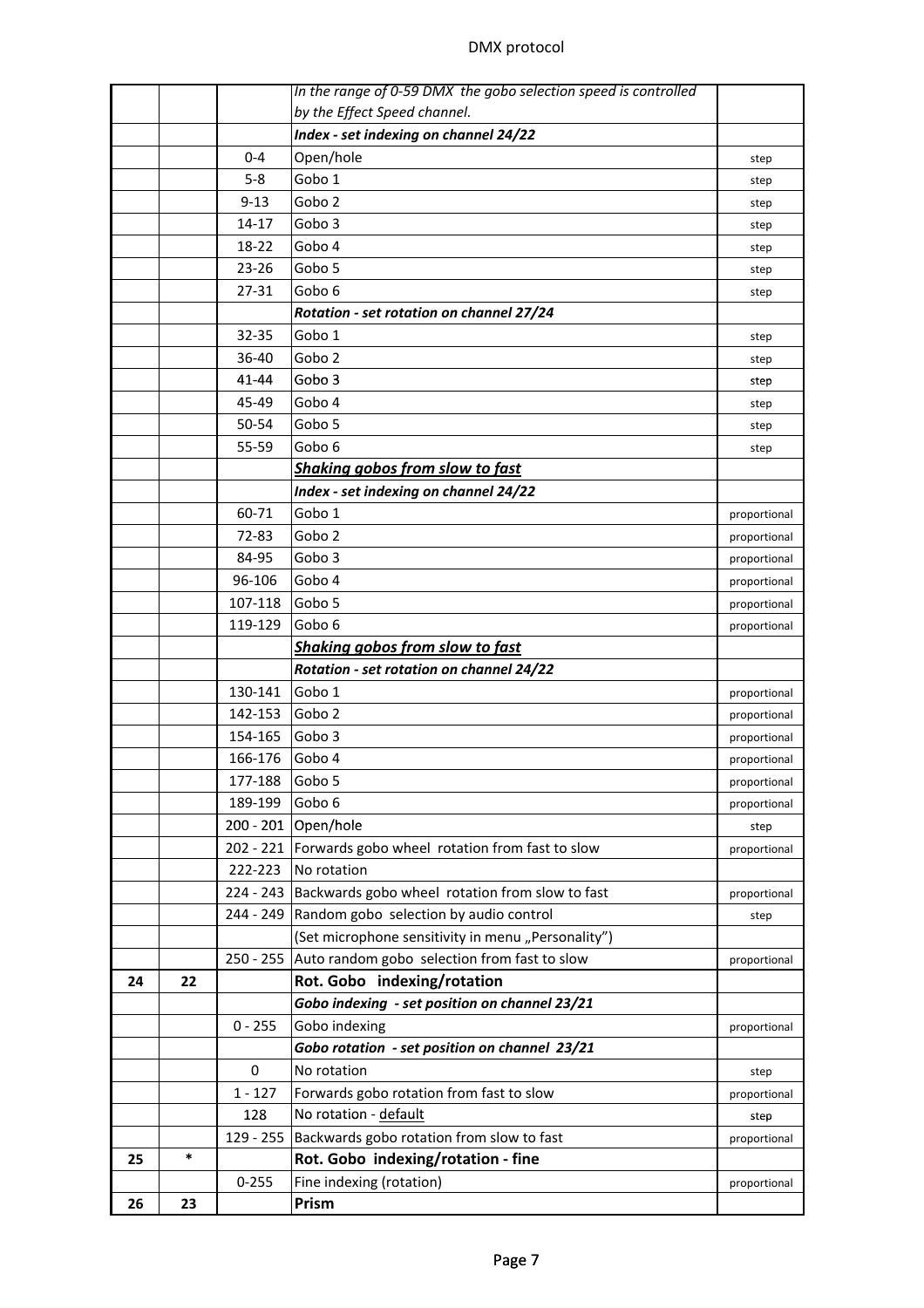| $20 - 49$<br>6-facet linear prism -indexing<br>step<br>6-facet linear prism - rotation<br>$50 - 75$<br>step<br>$76 - 105$<br>6-facet circular prism- Indexing<br>step<br>106-127<br>6-facet circular prism-rotation<br>step<br>Prism/gobo macros<br>The channels are blocked: Prism, prism rot., rot. gobo, gobo rot.<br>128 - 135 Macro 1<br>step<br>136 - 143   Macro 2<br>step<br>144 - 151 Macro 3<br>step<br>152 - 159 Macro 4<br>step<br>160 - 167 Macro 5<br>step<br>168 - 175   Macro 6<br>step<br>176 - 183 Macro 7<br>step<br>184 - 191   Macro 8<br>step<br>192 - 199 Macro 9<br>step<br>200 - 207 Macro 10<br>step<br>208 - 215 Macro 11<br>step<br>216 - 223 Macro 12<br>step<br>224 - 231 Macro 13<br>step<br>232 - 239 Macro 14<br>step<br>240 - 247 Macro 15<br>step<br>248 - 255 Macro 16<br>step<br><b>Prism rotation</b><br>27<br>24<br>0<br>No rotation<br>step<br>Forwards rotation from fast to slow<br>$1 - 127$<br>proportional<br>No rotation - default<br>128<br>step<br>129-255<br>Backwards rotation from slow to fast<br>proportional<br>Frost<br>28<br>25<br>Open- default<br>0<br>step<br>Light<br>Frost from 0% to 100%<br>$1 - 50$<br>proportional<br>100% frost<br>51-53<br>step<br>Pulse closing from slow to fast<br>54-63<br>proportional<br>Pulse opening from fast to slow<br>64-73<br>proportional<br>Ramping from fast to slow<br>74-83<br>proportional<br>84-86<br>Open<br>step<br><b>Medium</b><br>Frost from 0% to 100%<br>87-136<br>proportional<br>137-139<br>100% frost<br>step<br>Pulse closing from slow to fast<br>140-149<br>proportional<br>Pulse opening from fast to slow<br>150-159<br>proportional<br>Ramping from fast to slow<br>160-169<br>proportional<br>170-172<br>Open<br>step<br><b>Heavy</b><br>Frost from 0% to 100%<br>173-222<br>proportional<br>100% frost<br>223-225<br>step<br>226-235<br>Pulse closing from slow to fast<br>proportional |  | $0 - 19$ | Open position (hole)      |              |  |  |
|------------------------------------------------------------------------------------------------------------------------------------------------------------------------------------------------------------------------------------------------------------------------------------------------------------------------------------------------------------------------------------------------------------------------------------------------------------------------------------------------------------------------------------------------------------------------------------------------------------------------------------------------------------------------------------------------------------------------------------------------------------------------------------------------------------------------------------------------------------------------------------------------------------------------------------------------------------------------------------------------------------------------------------------------------------------------------------------------------------------------------------------------------------------------------------------------------------------------------------------------------------------------------------------------------------------------------------------------------------------------------------------------------------------------------------------------------------------------------------------------------------------------------------------------------------------------------------------------------------------------------------------------------------------------------------------------------------------------------------------------------------------------------------------------------------------------------------------------------------------------------------------------------------------|--|----------|---------------------------|--------------|--|--|
|                                                                                                                                                                                                                                                                                                                                                                                                                                                                                                                                                                                                                                                                                                                                                                                                                                                                                                                                                                                                                                                                                                                                                                                                                                                                                                                                                                                                                                                                                                                                                                                                                                                                                                                                                                                                                                                                                                                  |  |          |                           |              |  |  |
|                                                                                                                                                                                                                                                                                                                                                                                                                                                                                                                                                                                                                                                                                                                                                                                                                                                                                                                                                                                                                                                                                                                                                                                                                                                                                                                                                                                                                                                                                                                                                                                                                                                                                                                                                                                                                                                                                                                  |  |          |                           |              |  |  |
|                                                                                                                                                                                                                                                                                                                                                                                                                                                                                                                                                                                                                                                                                                                                                                                                                                                                                                                                                                                                                                                                                                                                                                                                                                                                                                                                                                                                                                                                                                                                                                                                                                                                                                                                                                                                                                                                                                                  |  |          |                           |              |  |  |
|                                                                                                                                                                                                                                                                                                                                                                                                                                                                                                                                                                                                                                                                                                                                                                                                                                                                                                                                                                                                                                                                                                                                                                                                                                                                                                                                                                                                                                                                                                                                                                                                                                                                                                                                                                                                                                                                                                                  |  |          |                           |              |  |  |
|                                                                                                                                                                                                                                                                                                                                                                                                                                                                                                                                                                                                                                                                                                                                                                                                                                                                                                                                                                                                                                                                                                                                                                                                                                                                                                                                                                                                                                                                                                                                                                                                                                                                                                                                                                                                                                                                                                                  |  |          |                           |              |  |  |
|                                                                                                                                                                                                                                                                                                                                                                                                                                                                                                                                                                                                                                                                                                                                                                                                                                                                                                                                                                                                                                                                                                                                                                                                                                                                                                                                                                                                                                                                                                                                                                                                                                                                                                                                                                                                                                                                                                                  |  |          |                           |              |  |  |
|                                                                                                                                                                                                                                                                                                                                                                                                                                                                                                                                                                                                                                                                                                                                                                                                                                                                                                                                                                                                                                                                                                                                                                                                                                                                                                                                                                                                                                                                                                                                                                                                                                                                                                                                                                                                                                                                                                                  |  |          |                           |              |  |  |
|                                                                                                                                                                                                                                                                                                                                                                                                                                                                                                                                                                                                                                                                                                                                                                                                                                                                                                                                                                                                                                                                                                                                                                                                                                                                                                                                                                                                                                                                                                                                                                                                                                                                                                                                                                                                                                                                                                                  |  |          |                           |              |  |  |
|                                                                                                                                                                                                                                                                                                                                                                                                                                                                                                                                                                                                                                                                                                                                                                                                                                                                                                                                                                                                                                                                                                                                                                                                                                                                                                                                                                                                                                                                                                                                                                                                                                                                                                                                                                                                                                                                                                                  |  |          |                           |              |  |  |
|                                                                                                                                                                                                                                                                                                                                                                                                                                                                                                                                                                                                                                                                                                                                                                                                                                                                                                                                                                                                                                                                                                                                                                                                                                                                                                                                                                                                                                                                                                                                                                                                                                                                                                                                                                                                                                                                                                                  |  |          |                           |              |  |  |
|                                                                                                                                                                                                                                                                                                                                                                                                                                                                                                                                                                                                                                                                                                                                                                                                                                                                                                                                                                                                                                                                                                                                                                                                                                                                                                                                                                                                                                                                                                                                                                                                                                                                                                                                                                                                                                                                                                                  |  |          |                           |              |  |  |
|                                                                                                                                                                                                                                                                                                                                                                                                                                                                                                                                                                                                                                                                                                                                                                                                                                                                                                                                                                                                                                                                                                                                                                                                                                                                                                                                                                                                                                                                                                                                                                                                                                                                                                                                                                                                                                                                                                                  |  |          |                           |              |  |  |
|                                                                                                                                                                                                                                                                                                                                                                                                                                                                                                                                                                                                                                                                                                                                                                                                                                                                                                                                                                                                                                                                                                                                                                                                                                                                                                                                                                                                                                                                                                                                                                                                                                                                                                                                                                                                                                                                                                                  |  |          |                           |              |  |  |
|                                                                                                                                                                                                                                                                                                                                                                                                                                                                                                                                                                                                                                                                                                                                                                                                                                                                                                                                                                                                                                                                                                                                                                                                                                                                                                                                                                                                                                                                                                                                                                                                                                                                                                                                                                                                                                                                                                                  |  |          |                           |              |  |  |
|                                                                                                                                                                                                                                                                                                                                                                                                                                                                                                                                                                                                                                                                                                                                                                                                                                                                                                                                                                                                                                                                                                                                                                                                                                                                                                                                                                                                                                                                                                                                                                                                                                                                                                                                                                                                                                                                                                                  |  |          |                           |              |  |  |
|                                                                                                                                                                                                                                                                                                                                                                                                                                                                                                                                                                                                                                                                                                                                                                                                                                                                                                                                                                                                                                                                                                                                                                                                                                                                                                                                                                                                                                                                                                                                                                                                                                                                                                                                                                                                                                                                                                                  |  |          |                           |              |  |  |
|                                                                                                                                                                                                                                                                                                                                                                                                                                                                                                                                                                                                                                                                                                                                                                                                                                                                                                                                                                                                                                                                                                                                                                                                                                                                                                                                                                                                                                                                                                                                                                                                                                                                                                                                                                                                                                                                                                                  |  |          |                           |              |  |  |
|                                                                                                                                                                                                                                                                                                                                                                                                                                                                                                                                                                                                                                                                                                                                                                                                                                                                                                                                                                                                                                                                                                                                                                                                                                                                                                                                                                                                                                                                                                                                                                                                                                                                                                                                                                                                                                                                                                                  |  |          |                           |              |  |  |
|                                                                                                                                                                                                                                                                                                                                                                                                                                                                                                                                                                                                                                                                                                                                                                                                                                                                                                                                                                                                                                                                                                                                                                                                                                                                                                                                                                                                                                                                                                                                                                                                                                                                                                                                                                                                                                                                                                                  |  |          |                           |              |  |  |
|                                                                                                                                                                                                                                                                                                                                                                                                                                                                                                                                                                                                                                                                                                                                                                                                                                                                                                                                                                                                                                                                                                                                                                                                                                                                                                                                                                                                                                                                                                                                                                                                                                                                                                                                                                                                                                                                                                                  |  |          |                           |              |  |  |
|                                                                                                                                                                                                                                                                                                                                                                                                                                                                                                                                                                                                                                                                                                                                                                                                                                                                                                                                                                                                                                                                                                                                                                                                                                                                                                                                                                                                                                                                                                                                                                                                                                                                                                                                                                                                                                                                                                                  |  |          |                           |              |  |  |
|                                                                                                                                                                                                                                                                                                                                                                                                                                                                                                                                                                                                                                                                                                                                                                                                                                                                                                                                                                                                                                                                                                                                                                                                                                                                                                                                                                                                                                                                                                                                                                                                                                                                                                                                                                                                                                                                                                                  |  |          |                           |              |  |  |
|                                                                                                                                                                                                                                                                                                                                                                                                                                                                                                                                                                                                                                                                                                                                                                                                                                                                                                                                                                                                                                                                                                                                                                                                                                                                                                                                                                                                                                                                                                                                                                                                                                                                                                                                                                                                                                                                                                                  |  |          |                           |              |  |  |
|                                                                                                                                                                                                                                                                                                                                                                                                                                                                                                                                                                                                                                                                                                                                                                                                                                                                                                                                                                                                                                                                                                                                                                                                                                                                                                                                                                                                                                                                                                                                                                                                                                                                                                                                                                                                                                                                                                                  |  |          |                           |              |  |  |
|                                                                                                                                                                                                                                                                                                                                                                                                                                                                                                                                                                                                                                                                                                                                                                                                                                                                                                                                                                                                                                                                                                                                                                                                                                                                                                                                                                                                                                                                                                                                                                                                                                                                                                                                                                                                                                                                                                                  |  |          |                           |              |  |  |
|                                                                                                                                                                                                                                                                                                                                                                                                                                                                                                                                                                                                                                                                                                                                                                                                                                                                                                                                                                                                                                                                                                                                                                                                                                                                                                                                                                                                                                                                                                                                                                                                                                                                                                                                                                                                                                                                                                                  |  |          |                           |              |  |  |
|                                                                                                                                                                                                                                                                                                                                                                                                                                                                                                                                                                                                                                                                                                                                                                                                                                                                                                                                                                                                                                                                                                                                                                                                                                                                                                                                                                                                                                                                                                                                                                                                                                                                                                                                                                                                                                                                                                                  |  |          |                           |              |  |  |
|                                                                                                                                                                                                                                                                                                                                                                                                                                                                                                                                                                                                                                                                                                                                                                                                                                                                                                                                                                                                                                                                                                                                                                                                                                                                                                                                                                                                                                                                                                                                                                                                                                                                                                                                                                                                                                                                                                                  |  |          |                           |              |  |  |
|                                                                                                                                                                                                                                                                                                                                                                                                                                                                                                                                                                                                                                                                                                                                                                                                                                                                                                                                                                                                                                                                                                                                                                                                                                                                                                                                                                                                                                                                                                                                                                                                                                                                                                                                                                                                                                                                                                                  |  |          |                           |              |  |  |
|                                                                                                                                                                                                                                                                                                                                                                                                                                                                                                                                                                                                                                                                                                                                                                                                                                                                                                                                                                                                                                                                                                                                                                                                                                                                                                                                                                                                                                                                                                                                                                                                                                                                                                                                                                                                                                                                                                                  |  |          |                           |              |  |  |
|                                                                                                                                                                                                                                                                                                                                                                                                                                                                                                                                                                                                                                                                                                                                                                                                                                                                                                                                                                                                                                                                                                                                                                                                                                                                                                                                                                                                                                                                                                                                                                                                                                                                                                                                                                                                                                                                                                                  |  |          |                           |              |  |  |
|                                                                                                                                                                                                                                                                                                                                                                                                                                                                                                                                                                                                                                                                                                                                                                                                                                                                                                                                                                                                                                                                                                                                                                                                                                                                                                                                                                                                                                                                                                                                                                                                                                                                                                                                                                                                                                                                                                                  |  |          |                           |              |  |  |
|                                                                                                                                                                                                                                                                                                                                                                                                                                                                                                                                                                                                                                                                                                                                                                                                                                                                                                                                                                                                                                                                                                                                                                                                                                                                                                                                                                                                                                                                                                                                                                                                                                                                                                                                                                                                                                                                                                                  |  |          |                           |              |  |  |
|                                                                                                                                                                                                                                                                                                                                                                                                                                                                                                                                                                                                                                                                                                                                                                                                                                                                                                                                                                                                                                                                                                                                                                                                                                                                                                                                                                                                                                                                                                                                                                                                                                                                                                                                                                                                                                                                                                                  |  |          |                           |              |  |  |
|                                                                                                                                                                                                                                                                                                                                                                                                                                                                                                                                                                                                                                                                                                                                                                                                                                                                                                                                                                                                                                                                                                                                                                                                                                                                                                                                                                                                                                                                                                                                                                                                                                                                                                                                                                                                                                                                                                                  |  |          |                           |              |  |  |
|                                                                                                                                                                                                                                                                                                                                                                                                                                                                                                                                                                                                                                                                                                                                                                                                                                                                                                                                                                                                                                                                                                                                                                                                                                                                                                                                                                                                                                                                                                                                                                                                                                                                                                                                                                                                                                                                                                                  |  |          |                           |              |  |  |
|                                                                                                                                                                                                                                                                                                                                                                                                                                                                                                                                                                                                                                                                                                                                                                                                                                                                                                                                                                                                                                                                                                                                                                                                                                                                                                                                                                                                                                                                                                                                                                                                                                                                                                                                                                                                                                                                                                                  |  |          |                           |              |  |  |
|                                                                                                                                                                                                                                                                                                                                                                                                                                                                                                                                                                                                                                                                                                                                                                                                                                                                                                                                                                                                                                                                                                                                                                                                                                                                                                                                                                                                                                                                                                                                                                                                                                                                                                                                                                                                                                                                                                                  |  |          |                           |              |  |  |
|                                                                                                                                                                                                                                                                                                                                                                                                                                                                                                                                                                                                                                                                                                                                                                                                                                                                                                                                                                                                                                                                                                                                                                                                                                                                                                                                                                                                                                                                                                                                                                                                                                                                                                                                                                                                                                                                                                                  |  |          |                           |              |  |  |
|                                                                                                                                                                                                                                                                                                                                                                                                                                                                                                                                                                                                                                                                                                                                                                                                                                                                                                                                                                                                                                                                                                                                                                                                                                                                                                                                                                                                                                                                                                                                                                                                                                                                                                                                                                                                                                                                                                                  |  |          |                           |              |  |  |
|                                                                                                                                                                                                                                                                                                                                                                                                                                                                                                                                                                                                                                                                                                                                                                                                                                                                                                                                                                                                                                                                                                                                                                                                                                                                                                                                                                                                                                                                                                                                                                                                                                                                                                                                                                                                                                                                                                                  |  |          |                           |              |  |  |
|                                                                                                                                                                                                                                                                                                                                                                                                                                                                                                                                                                                                                                                                                                                                                                                                                                                                                                                                                                                                                                                                                                                                                                                                                                                                                                                                                                                                                                                                                                                                                                                                                                                                                                                                                                                                                                                                                                                  |  |          |                           |              |  |  |
|                                                                                                                                                                                                                                                                                                                                                                                                                                                                                                                                                                                                                                                                                                                                                                                                                                                                                                                                                                                                                                                                                                                                                                                                                                                                                                                                                                                                                                                                                                                                                                                                                                                                                                                                                                                                                                                                                                                  |  |          |                           |              |  |  |
|                                                                                                                                                                                                                                                                                                                                                                                                                                                                                                                                                                                                                                                                                                                                                                                                                                                                                                                                                                                                                                                                                                                                                                                                                                                                                                                                                                                                                                                                                                                                                                                                                                                                                                                                                                                                                                                                                                                  |  |          |                           |              |  |  |
|                                                                                                                                                                                                                                                                                                                                                                                                                                                                                                                                                                                                                                                                                                                                                                                                                                                                                                                                                                                                                                                                                                                                                                                                                                                                                                                                                                                                                                                                                                                                                                                                                                                                                                                                                                                                                                                                                                                  |  |          |                           |              |  |  |
|                                                                                                                                                                                                                                                                                                                                                                                                                                                                                                                                                                                                                                                                                                                                                                                                                                                                                                                                                                                                                                                                                                                                                                                                                                                                                                                                                                                                                                                                                                                                                                                                                                                                                                                                                                                                                                                                                                                  |  |          |                           |              |  |  |
|                                                                                                                                                                                                                                                                                                                                                                                                                                                                                                                                                                                                                                                                                                                                                                                                                                                                                                                                                                                                                                                                                                                                                                                                                                                                                                                                                                                                                                                                                                                                                                                                                                                                                                                                                                                                                                                                                                                  |  |          |                           |              |  |  |
|                                                                                                                                                                                                                                                                                                                                                                                                                                                                                                                                                                                                                                                                                                                                                                                                                                                                                                                                                                                                                                                                                                                                                                                                                                                                                                                                                                                                                                                                                                                                                                                                                                                                                                                                                                                                                                                                                                                  |  |          |                           |              |  |  |
| 236-245<br>Pulse opening from fast to slow<br>proportional                                                                                                                                                                                                                                                                                                                                                                                                                                                                                                                                                                                                                                                                                                                                                                                                                                                                                                                                                                                                                                                                                                                                                                                                                                                                                                                                                                                                                                                                                                                                                                                                                                                                                                                                                                                                                                                       |  |          |                           |              |  |  |
|                                                                                                                                                                                                                                                                                                                                                                                                                                                                                                                                                                                                                                                                                                                                                                                                                                                                                                                                                                                                                                                                                                                                                                                                                                                                                                                                                                                                                                                                                                                                                                                                                                                                                                                                                                                                                                                                                                                  |  |          |                           |              |  |  |
|                                                                                                                                                                                                                                                                                                                                                                                                                                                                                                                                                                                                                                                                                                                                                                                                                                                                                                                                                                                                                                                                                                                                                                                                                                                                                                                                                                                                                                                                                                                                                                                                                                                                                                                                                                                                                                                                                                                  |  | 246-255  | Ramping from fast to slow | proportional |  |  |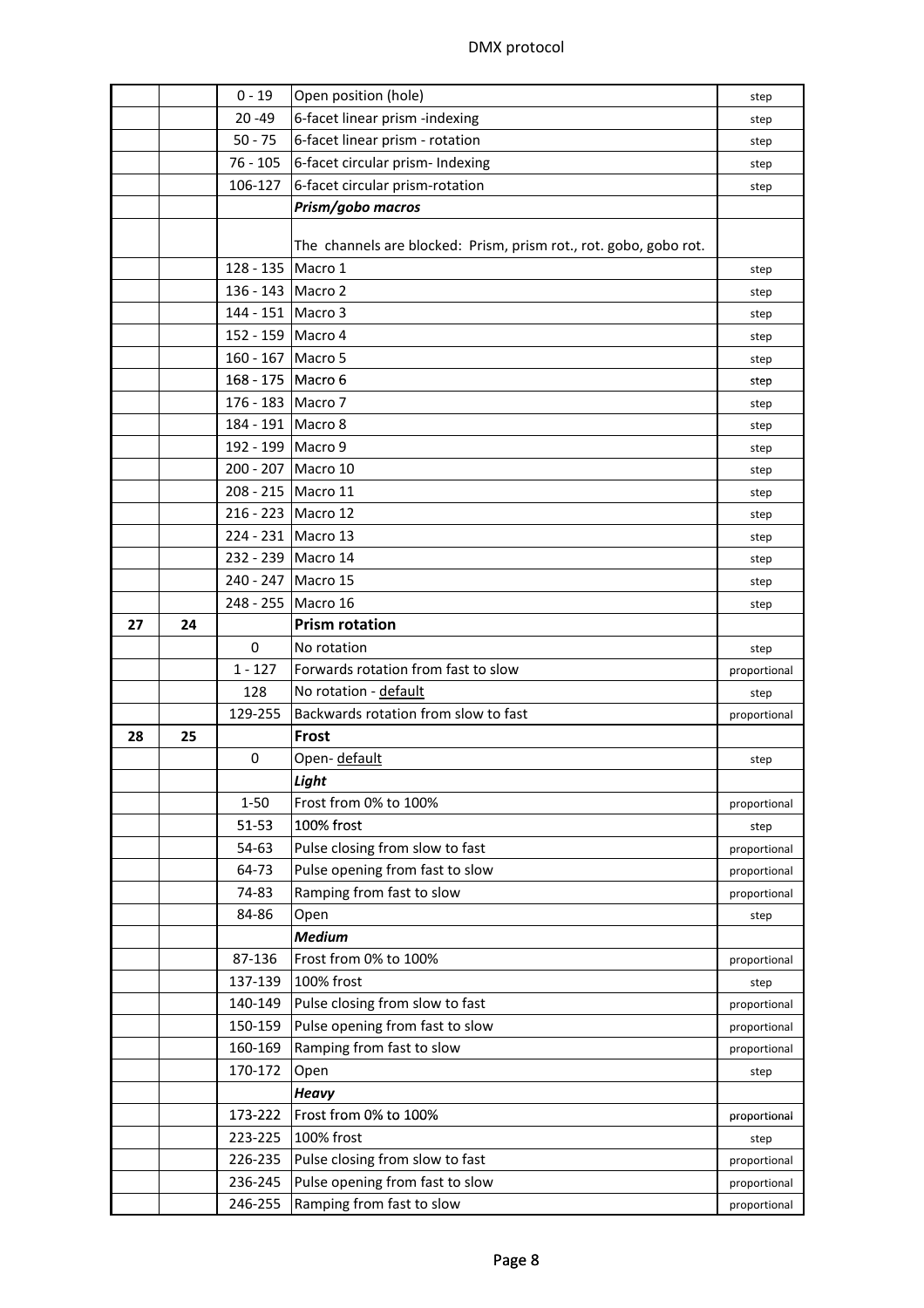| 29 | 26     |             | <b>Iris</b>                                                   |              |
|----|--------|-------------|---------------------------------------------------------------|--------------|
|    |        | $\mathbf 0$ | Open                                                          | step         |
|    |        | $1 - 179$   | From max.diameter to min.diameter                             | proportional |
|    |        | $180 - 191$ | Closed                                                        | step         |
|    |        |             | Pulse effects with Iris blackout:                             |              |
|    |        | 192 - 219   | Pulse opening from slow to fast                               | proportional |
|    |        |             | 220 - 247 Pulse closing from fast to slow                     | proportional |
|    |        |             | 248 - 249 Random pulse opening (fast)                         | step         |
|    |        |             | 250 - 251 Random pulse opening (slow)                         | step         |
|    |        |             | 252 - 253 Random pulse closing (fast)                         | step         |
|    |        |             | 254 - 255 Random pulse closing (slow)                         | step         |
| 30 | $\ast$ |             | Iris - fine                                                   |              |
|    |        | $0 - 255$   | Fine iris movement                                            | proportional |
| 31 | 27     |             | Zoom                                                          |              |
|    |        | $0 - 255$   | Zoom from max. to min.beam angle                              | proportional |
| 32 | $\ast$ |             | Zoom - fine                                                   |              |
|    |        | $0 - 255$   | Fine zooming                                                  |              |
| 33 | 28     |             | <b>Focus</b>                                                  | proportional |
|    |        | $0 - 255$   |                                                               |              |
|    | $\ast$ |             | Continuous adjustment from far to near<br><b>Focus - fine</b> | proportional |
| 34 |        |             |                                                               |              |
|    |        | $0 - 255$   | Fine focusing                                                 | proportional |
| 35 | 29     |             | <b>Reserved</b>                                               |              |
|    |        |             | Reserved for autofocus                                        |              |
| 36 | 30     |             | Framing shutters module rotation                              |              |
|    |        | $0 - 127$   | Rotation from left (0°) to 45°                                | proportional |
|    |        | 128         | $45^\circ$                                                    | step         |
|    |        | 129-255     | Rotation from 45° to right (90°)                              | proportional |
| 37 | 31     |             | Framing shutter 1- movement                                   |              |
|    |        | $0 - 255$   | Movement from Outward to Inward                               | proportional |
| 38 | 32     |             | Framing shutter 1- swivelling                                 |              |
|    |        | $0 - 127$   | Swivelling from -25 degrees towards 0 degrees                 | proportional |
|    |        | 128         | 0 degrees (default)                                           | step         |
|    |        | 129-255     | Swivelling from 0 degrees to +25 degrees                      | proportional |
| 39 | 33     |             | Framing shutter 2- movement                                   |              |
|    |        | $0 - 255$   | Movement from Outward to Inward                               | proportional |
| 40 | 34     |             | Framing shutter 2- swivelling                                 |              |
|    |        | $0 - 127$   | Swivelling from -25 degrees towards 0 degrees                 | proportional |
|    |        | 128         | 0 degrees (default)                                           | step         |
|    |        | 129-255     | Swivelling from 0 degrees to +25 degrees                      | proportional |
| 41 | 35     |             | Framing shutter 3 movement                                    |              |
|    |        | $0 - 255$   | Movement from Outward to Inward                               | proportional |
| 42 | 36     |             | Framing shutter 3- swivelling                                 |              |
|    |        | $0 - 127$   | Swivelling from -25 degrees towards 0 degrees                 | proportional |
|    |        | 128         | 0 degrees (default)                                           | step         |
|    |        | 129-255     | Swivelling from 0 degrees to +25 degrees                      | proportional |
| 43 | 37     |             | Framing shutter 4 movement                                    |              |
|    |        | $0 - 255$   | Movement from Outward to Inward                               | proportional |
| 44 | 38     |             | Framing shutter 4- swivelling                                 |              |
|    |        | $0 - 127$   | Swivelling from -25 degrees towards 0 degrees                 | proportional |
|    |        | 128         | 0 degrees (default)                                           | step         |
|    |        | 129-255     | Swivelling from 0 degrees to +25 degrees                      | proportional |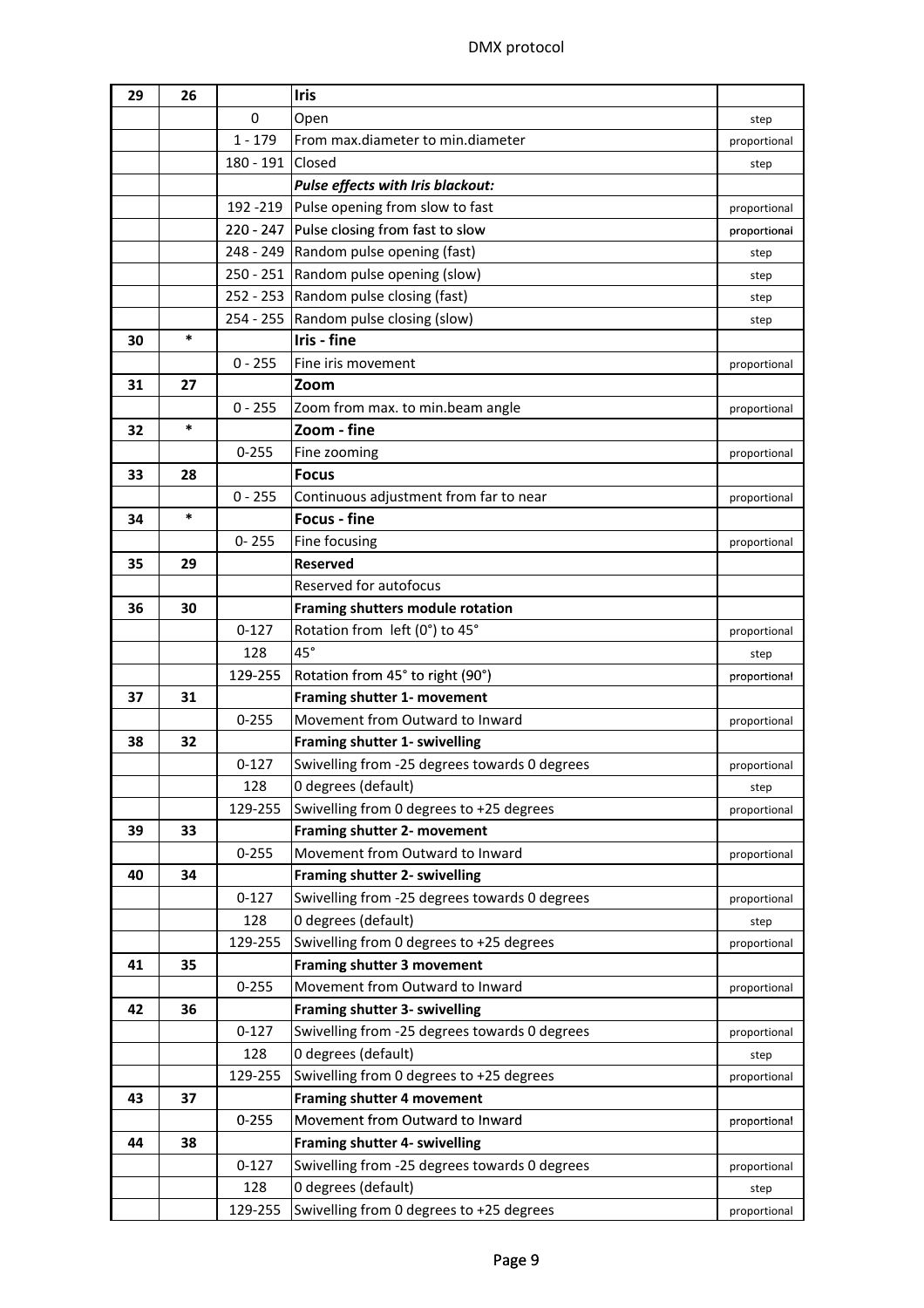| 45 | 39 |                    | <b>Framing shutters macros</b> |              |
|----|----|--------------------|--------------------------------|--------------|
|    |    | $0 - 3$            | No function                    |              |
|    |    | $4 - 7$            | Macro 1                        | step         |
|    |    | $8 - 11$           | Macro 2                        | step         |
|    |    | $12 - 15$          | Macro 3                        | step         |
|    |    | 16-19              | Macro 4                        | step         |
|    |    | $20 - 23$          | Macro 5                        | step         |
|    |    | $24 - 27$          | Macro 6                        | step         |
|    |    | 28-31              | Macro 7                        | step         |
|    |    | 32-35              | Macro 8                        | step         |
|    |    | 36-39              | Macro 9                        | step         |
|    |    | 40-43              | Macro 10                       | step         |
|    |    | 44-47              | Macro 11                       | step         |
|    |    | 48-51              | Macro 12                       | step         |
|    |    | 52-55              | Macro 13                       | step         |
|    |    | 56-59              | Macro 14                       | step         |
|    |    | 60-63              | Macro 15                       | step         |
|    |    | 64-67              | Macro 16                       | step         |
|    |    | 68-71              | Macro 17                       | step         |
|    |    | 72-75              | Macro 18                       | step         |
|    |    | 76-79              | Macro 19                       | step         |
|    |    | 80-83              | Macro 20                       | step         |
|    |    | 84-87              | Macro 21                       | step         |
|    |    | 88-91              | Macro 22                       | step         |
|    |    | 92-95              | Macro 23                       | step         |
|    |    | 96-99              | Macro 24                       | step         |
|    |    | 100-103            | Macro 25                       | step         |
|    |    | 104-107            | Macro 26                       | step         |
|    |    | 108-111            | Macro 27                       | step         |
|    |    | 112-115            | Macro 28                       | step         |
|    |    | 116-119            | Macro 29                       | step         |
|    |    | 120-123            | Macro 30                       |              |
|    |    | 124-127            | Macro 31                       | step<br>step |
|    |    | 128-131            | Macro 32                       |              |
|    |    | 132-135            | Macro 33                       | step         |
|    |    | 136-139            | Macro 34                       | step<br>step |
|    |    | 140-143            | Macro 35                       |              |
|    |    | 144-147            | Macro 36                       | step         |
|    |    | 148-151            | Macro 37                       | step         |
|    |    | 152-155            | Macro 38                       | step         |
|    |    | 156-159            | Macro 39                       | step         |
|    |    | 160-163            | Macro 40                       | step         |
|    |    |                    | Macro 41                       | step         |
|    |    | 164-167<br>168-171 | Macro 42                       | step         |
|    |    |                    | Macro 43                       | step         |
|    |    | 172-175            | Macro 44                       | step         |
|    |    | 176-179            |                                | step         |
|    |    | 180-183            | Macro 45<br>Macro 46           | step         |
|    |    | 184-187            | Macro 47                       | step         |
|    |    | 188-191            | Macro 48                       | step         |
|    |    | 192-195            |                                | step         |
|    |    | 196-199            | Macro 49                       | step         |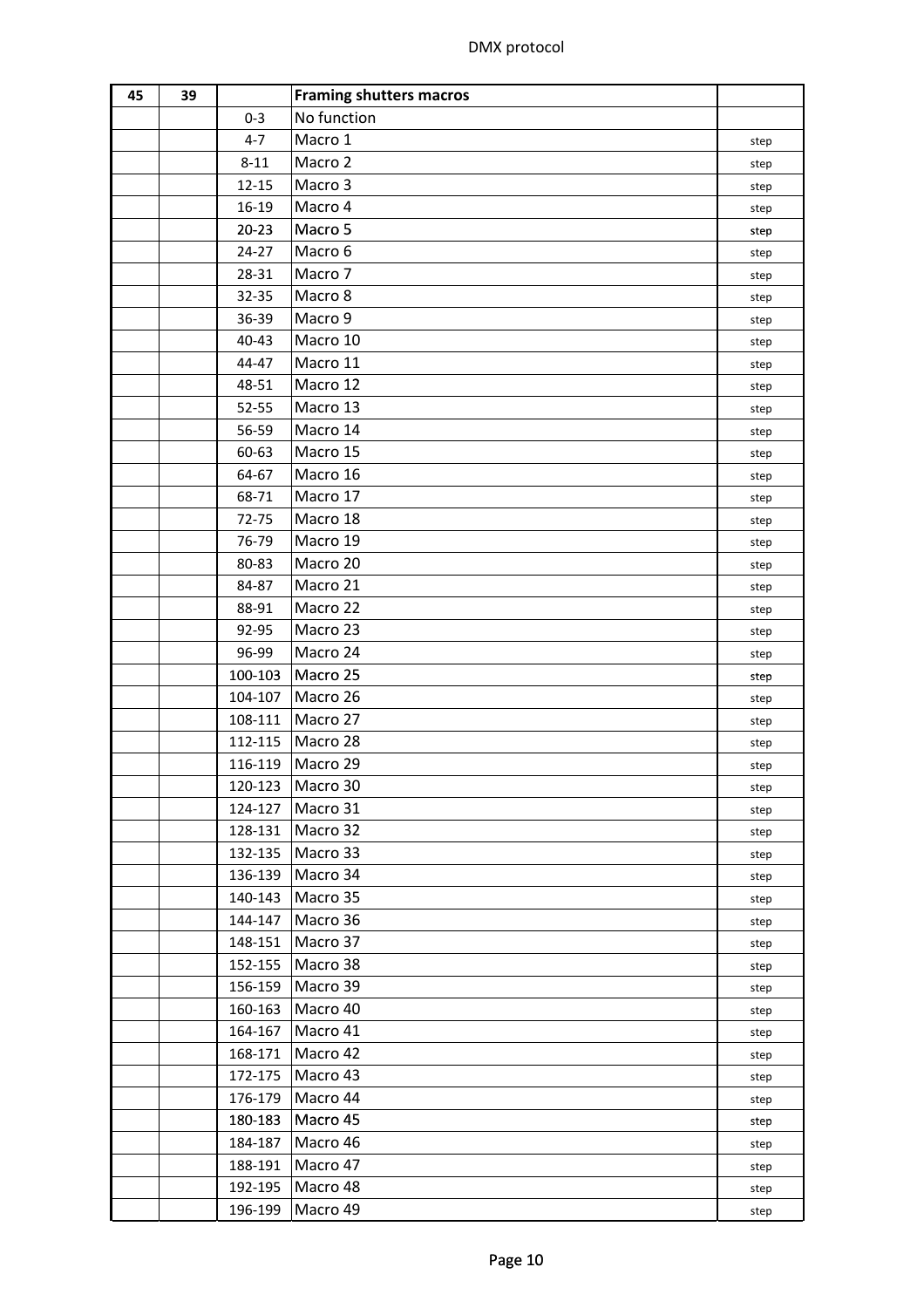|    |        | 200-203    | Macro 50                                                            | step         |
|----|--------|------------|---------------------------------------------------------------------|--------------|
|    |        | 204-207    | Macro 51                                                            | step         |
|    |        | 208-211    | Macro 52                                                            | step         |
|    |        | 212-255    | Reserved                                                            |              |
| 46 | 40     |            | Framing shutters macro speed                                        |              |
|    |        | $0 - 255$  | Speed from slow to fast.                                            | proportional |
| 47 | 41     |            | Shutter/ strobe                                                     |              |
|    |        | $0 - 31$   | Shutter closed                                                      | step         |
|    |        | $32 - 63$  | Shutter open                                                        | step         |
|    |        | $64 - 95$  | Strobe-effect from slow to fast                                     | proportional |
|    |        | $96 - 127$ | Shutter open                                                        | step         |
|    |        |            | 128 - 143 Opening pulse in sequences from slow to fast              | proportional |
|    |        |            | 144 - 159 Closing pulse in sequences from fast to slow              | proportional |
|    |        |            | 160 - 191 Shutter open, Electronic strobing "ZAP" from slow to fast | proportional |
|    |        |            | 192 - 223 Random strobe-effect from slow to fast                    | proportional |
|    |        |            | 224 - 255 Shutter open                                              | step         |
|    |        |            |                                                                     |              |
| 48 | 42     |            | <b>Dimmer intensity</b>                                             |              |
|    |        | $0 - 255$  | Dimmer intensity from 0% to 100%                                    | proportional |
| 49 | $\ast$ |            | Dimmer intensity - fine                                             |              |
|    |        | $0 - 255$  | Fine dimming                                                        | proportional |
|    |        |            |                                                                     |              |
|    |        |            |                                                                     |              |
|    |        |            |                                                                     |              |
|    |        |            |                                                                     |              |
|    |        |            |                                                                     |              |
|    |        |            |                                                                     |              |
|    |        |            |                                                                     |              |
|    |        |            |                                                                     |              |
|    |        |            |                                                                     |              |
|    |        |            |                                                                     |              |
|    |        |            |                                                                     |              |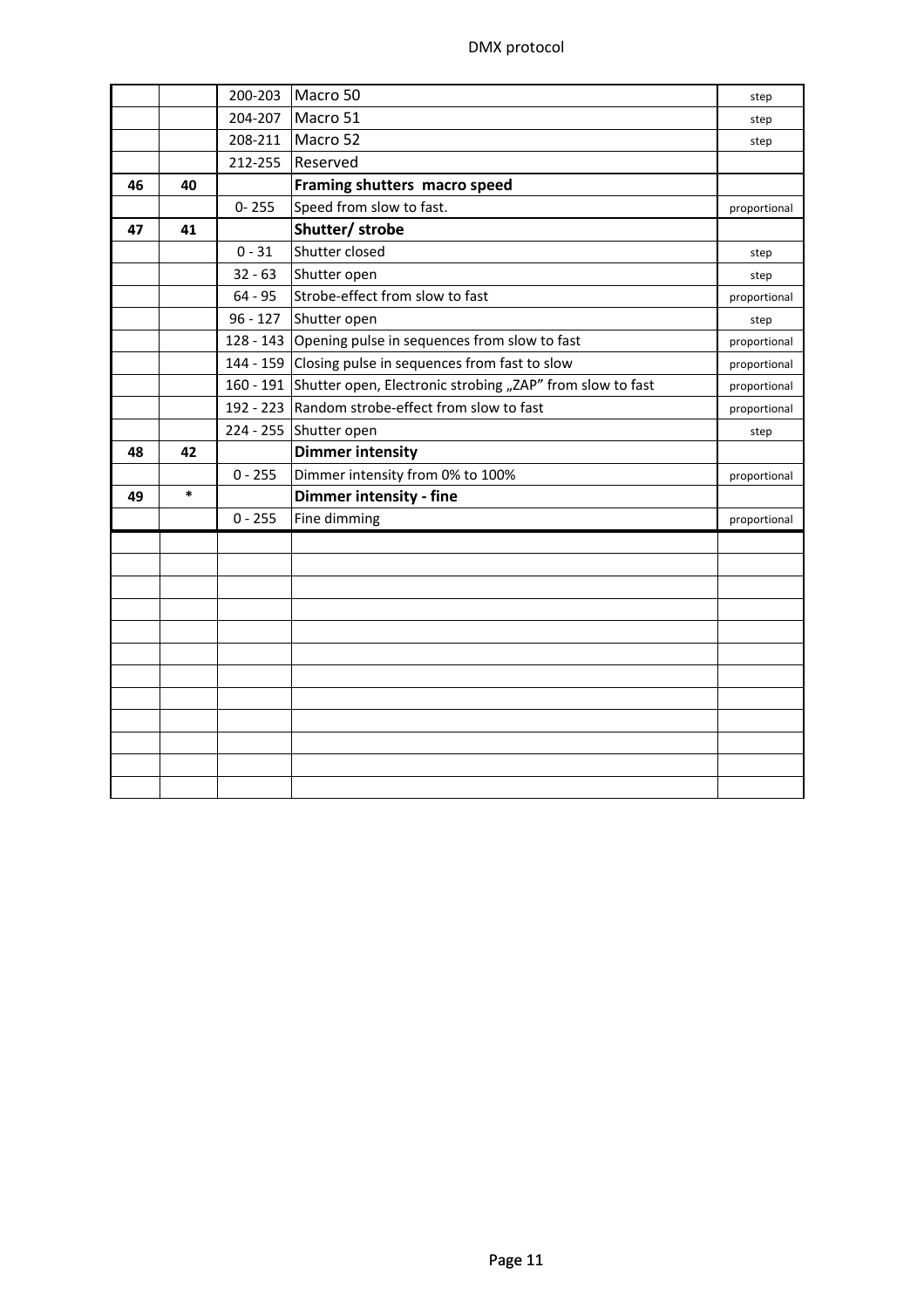| <b>Colour macros</b>         |                   |                           |                               |                                       |                    |                              |                      |                          |  |
|------------------------------|-------------------|---------------------------|-------------------------------|---------------------------------------|--------------------|------------------------------|----------------------|--------------------------|--|
| <b>Color name</b>            | CW1<br><b>DMX</b> | CW1<br>fine<br><b>DMX</b> | CW <sub>2</sub><br><b>DMX</b> | CW <sub>2</sub><br>fine<br><b>DMX</b> | Cyan<br><b>DMX</b> | <b>Magenta</b><br><b>DMX</b> | Yellow<br><b>DMX</b> | <b>CTO</b><br><b>DMX</b> |  |
| Colour Macro 1               | 0                 | 0                         | $\boldsymbol{0}$              | 0                                     | $\mathbf 0$        | 116                          | 0                    | 95                       |  |
| Colour Macro 2               | 0                 | 0                         | 0                             | 0                                     | $\Omega$           | 148                          | 0                    | 108                      |  |
| Colour Macro 3               | 0                 | 0                         | $\boldsymbol{0}$              | $\mathbf 0$                           | 0                  | 196                          | 0                    | 108                      |  |
| Colour Macro 4               | 0                 | 0                         | 0                             | $\mathbf 0$                           | 0                  | 255                          | 0                    | 98                       |  |
| Colour Macro 5               | 0                 | 0                         | $\boldsymbol{0}$              | $\mathbf 0$                           | 0                  | 255                          | 0                    | 215                      |  |
| Colour Macro 6               | 0                 | 0                         | 0                             | $\mathbf 0$                           | 0                  | 255                          | 161                  | 0                        |  |
| Colour Macro 7               | 0                 | 0                         | $\boldsymbol{0}$              | $\boldsymbol{0}$                      | 0                  | 255                          | 210                  | 0                        |  |
| Colour Macro 8               | 0                 | 0                         | 0                             | $\mathbf 0$                           | $\mathbf 0$        | 255                          | 255                  | 0                        |  |
| Colour Macro 9               | 0                 | 0                         | 0                             | $\mathbf 0$                           | 0                  | 220                          | 255                  | 0                        |  |
| Colour Macro 10              | 0                 | 0                         | 0                             | $\mathbf 0$                           | 0                  | 192                          | 255                  | 0                        |  |
| Colour Macro 11              | 0                 | 0                         | $\boldsymbol{0}$              | $\mathbf 0$                           | 0                  |                              | 255                  | 0                        |  |
| Colour Macro 12              | 0                 | 0                         | $\boldsymbol{0}$              | $\mathbf 0$                           | 0                  | 144<br>97                    | 255                  | 0                        |  |
|                              |                   | 0                         |                               |                                       |                    |                              |                      |                          |  |
| Colour Macro 13              | 0                 |                           | 0                             | $\mathbf 0$                           | 0                  | 0                            | 255                  | 95                       |  |
| Colour Macro 14              | 0                 | 0                         | $\boldsymbol{0}$              | $\mathbf 0$                           | 0                  | 0                            | 255                  | 65                       |  |
| Colour Macro 15              | 0                 | 0                         | 0                             | $\overline{0}$                        | 0                  | 0                            | 255                  | 0                        |  |
| Colour Macro 16              | 0                 | 0                         | 0                             | $\mathbf 0$                           | 91                 | 0                            | 255                  | 0                        |  |
| Colour Macro 17              | 0                 | 0                         | $\boldsymbol{0}$              | $\pmb{0}$                             | 152                | 0                            | 255                  | 0                        |  |
| Colour Macro 18              | 0                 | 0                         | $\boldsymbol{0}$              | $\mathbf 0$                           | 213                | 0                            | 255                  | 0                        |  |
| Colour Macro 19              | 0                 | 0                         | 0                             | $\boldsymbol{0}$                      | 255                | 0                            | 231                  | 0                        |  |
| Colour Macro 20              | 0                 | 0                         | 0                             | $\mathbf 0$                           | 255                | 0                            | 188                  | 0                        |  |
| Colour Macro 21              | 0                 | 0                         | 0                             | $\mathbf 0$                           | 255                | 0                            | 90                   | 0                        |  |
| Colour Macro 22              | 0                 | 0                         | $\boldsymbol{0}$              | $\mathbf 0$                           | 255                | 0                            | 70                   | 0                        |  |
| Colour Macro 23              | 0                 | 0                         | $\mathbf 0$                   | $\mathbf 0$                           | 255                | 0                            | $\mathbf 0$          | 0                        |  |
| Colour Macro 24              | 0                 | 0                         | $\boldsymbol{0}$              | $\mathbf 0$                           | 255                | 57                           | $\Omega$             | 0                        |  |
| Colour Macro 25              | 0                 | 0                         | 0                             | 0                                     | 255                | 83                           | 0                    | 0                        |  |
| Colour Macro 26              | 0                 | 0                         | 0                             | $\boldsymbol{0}$                      | 255                | 127                          | 0                    | 0                        |  |
| Colour Macro 27              | 0                 | $\overline{0}$            | $\overline{0}$                | $\Omega$                              | 255                | 166                          | O.                   | U                        |  |
| Colour Macro 28              | 0                 | 0                         | $\boldsymbol{0}$              | 0                                     | 255                | 226                          | 0                    | 0                        |  |
| Colour Macro 29              | 0                 | 0                         | 0                             | $\mathbf 0$                           | 255                | 255                          | 0                    | 0                        |  |
| Colour Macro 30              | 0                 | 0                         | $\mathbf 0$                   | $\mathbf 0$                           | 255                | 255                          | 95                   | 0                        |  |
| LEE 4 (Medium Bastard Amber) | 0                 | 0                         | 0                             | $\mathbf 0$                           | 0                  | 94                           | 107                  | 0                        |  |
| LEE 10 (Medium Yellow)       | 0                 | 0                         | 0                             | $\mathbf 0$                           | 110                | 0                            | 255                  | 0                        |  |
| LEE 19 (Fire)                | 0                 | 0                         | $\boldsymbol{0}$              | 0                                     | 0                  | 222                          | 236                  | $\Omega$                 |  |
| LEE 26 (Bright Red)          | 175               | 0                         | $\boldsymbol{0}$              | $\mathbf 0$                           | 0                  | 255                          | 221                  | 255                      |  |
| LEE 58 (Lavender)            | 0                 | 0                         | $\boldsymbol{0}$              | $\boldsymbol{0}$                      | 200                | 166                          | $\Omega$             | 0                        |  |
| LEE 68 (Sky Blue)            | 0                 | 0                         | $\boldsymbol{0}$              | $\mathbf 0$                           | 226                | 125                          | $\mathbf{0}$         | 0                        |  |
| LEE 71 (Tokyo Blue)          | 145               | 0                         | $\boldsymbol{0}$              | $\mathbf 0$                           | 241                | 116                          | $\mathbf 0$          | 0                        |  |
| LEE 79 (Just Blue)           | 0                 | 0                         | $\boldsymbol{0}$              | 0                                     | 254                | 149                          | $\mathbf 0$          | $\mathbf 0$              |  |
| LEE 88 (Lime Green)          | 0                 | 0                         | 155                           | $\mathbf 0$                           | 89                 | 0                            | 134                  | 0                        |  |
| LEE 90 (Dark Yellow Green)   | 0                 | 0                         | 0                             | $\mathbf 0$                           | 228                | 0                            | 236                  | $\mathbf 0$              |  |
| LEE 100 (Spring Yellow)      | 0                 | 0                         | $\boldsymbol{0}$              | $\boldsymbol{0}$                      | 128                | 0                            | 231                  | 0                        |  |
| LEE 101 (Yellow)             | 0                 | 0                         | $\boldsymbol{0}$              | $\boldsymbol{0}$                      | 97                 | 0                            | 245                  | $\mathbf 0$              |  |
| LEE 102 (Light Amber)        | 0                 | 0                         | $\pmb{0}$                     | $\pmb{0}$                             | 84                 | 0                            | 190                  | $\mathbf 0$              |  |
| LEE 103 (Straw)              | 0                 | 0                         | $\boldsymbol{0}$              | $\mathbf 0$                           | 0                  | 52                           | 106                  | $\mathbf 0$              |  |
| Lee 104 (Deep Amber)         | $\boldsymbol{0}$  | 0                         | $\pmb{0}$                     | $\boldsymbol{0}$                      | 0                  | 9                            | 218                  | $\mathbf 0$              |  |
| LEE 105 (Orange)             | 0                 | 0                         | $\boldsymbol{0}$              | $\mathbf 0$                           | $\mathbf 0$        | 132                          | 242                  | $\overline{0}$           |  |